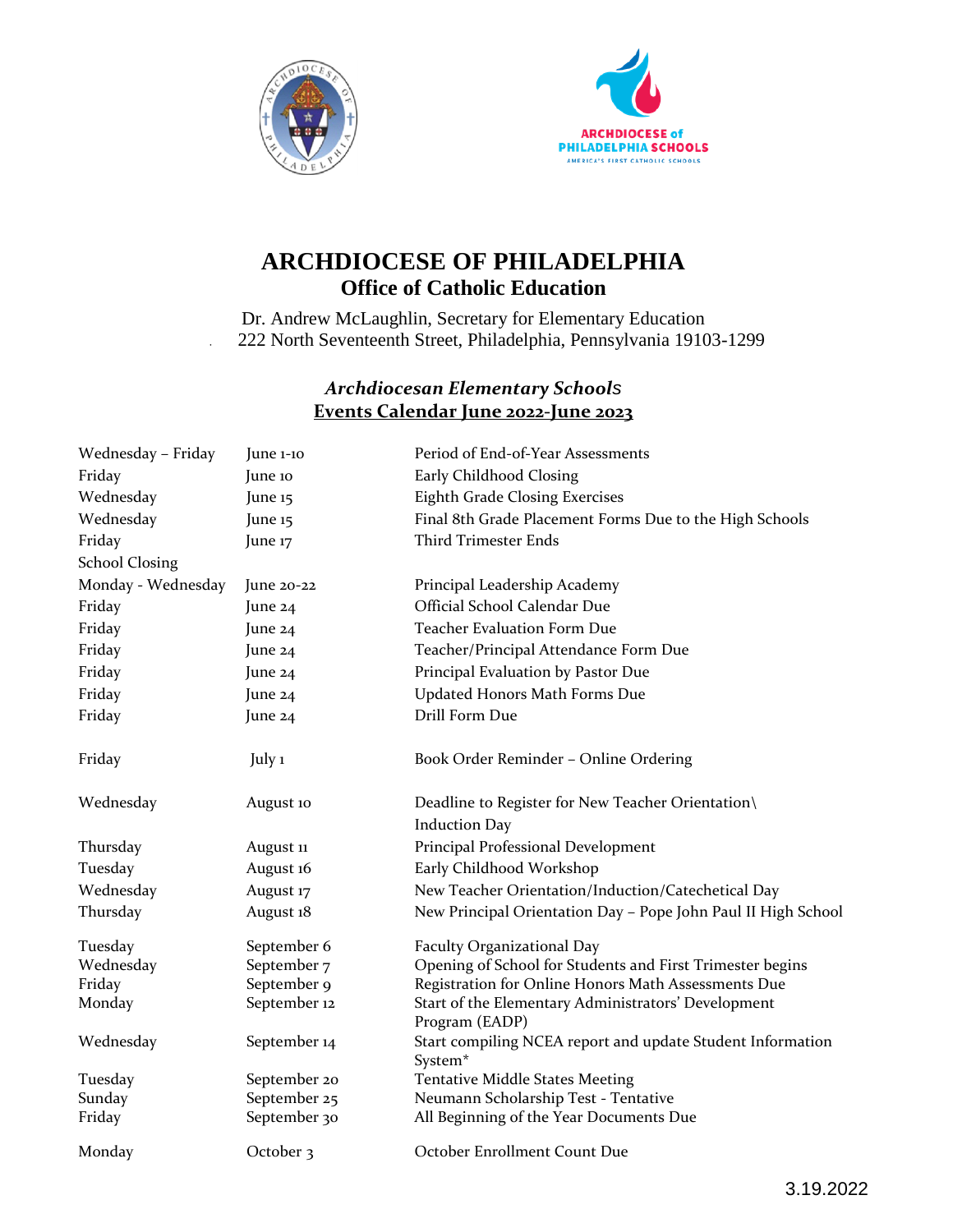| Tuesday - Friday    | October 11-14                 | ESAA Conference - Cape May                                                       |
|---------------------|-------------------------------|----------------------------------------------------------------------------------|
| Monday - Friday     | October 17-21                 | Progress Reports Distributed                                                     |
| Thursday            | October 27                    | Signed Special Accommodations Form Due                                           |
| Tuesday             | November <sub>1</sub>         | All Saints Day                                                                   |
| Wednesday           | November 2                    | Holy Day of Obligation<br>Teaching of Safe Environment Lessons by the end of the |
|                     |                               | Month                                                                            |
| Tuesday             | November 8                    | Philadelphia South & Delaware County District Meeting                            |
| Wednesday           | November 9                    | Philadelphia North and Montgomery County District Meeting                        |
| Thursday            | November 10                   | <b>Bucks and Chester County District Meeting</b>                                 |
| Tuesday             | November 15                   | Early Childhood District Meeting                                                 |
| Sunday-Saturday     | November 13 to<br>November 19 | Discover Catholic Schools Week                                                   |
| Wednesday           | November 23                   | Thanksgiving Holiday begins at close of school day                               |
| Monday              | November 28                   | Classes resume                                                                   |
| Friday              | December 2                    | End of First Trimester                                                           |
| Monday              | December 5                    | Second Trimester begins                                                          |
| Thursday            | December 8                    | Feast of the Immaculate Conception<br>Holy Day of Obligation                     |
| Friday              | December 23                   | Christmas Holiday begins at close of school day                                  |
| Tuesday             | January 3                     | Classes resume                                                                   |
| Tuesday             | January 3                     | 8 <sup>th</sup> Grade Placement Forms due by the end of the month to the         |
|                     |                               | <b>High Schools</b>                                                              |
| Monday              | January 16                    | Martin Luther King, Jr. Day - No School                                          |
| Tuesday             | January 24                    | Philadelphia South & Delaware County District Meeting                            |
| Wednesday           | January 25                    | Philadelphia North and Montgomery County District Meeting                        |
| Thursday            | January 26                    | <b>Bucks and Chester County District Meeting</b>                                 |
| Tuesday             | January 18                    | Early Childhood District Meeting                                                 |
| Sunday - Saturday   | January 29 to                 | Catholic Schools Week                                                            |
|                     | February 4                    |                                                                                  |
| Tuesday - Friday    | February 7-10                 | Progress Reports Distributed                                                     |
| Wednesday           | February 22                   | Ash Wednesday                                                                    |
| Saturday            | February 25                   | Early Childhood Workshop                                                         |
| Friday to Friday    | March 3-10                    | Terra Nova Testing                                                               |
| Friday              | March 10                      | End of Second Trimester                                                          |
| Monday              | March 13                      | Third Trimester begins                                                           |
| Tuesday             | March 14                      | Philadelphia South & Delaware County District Meeting                            |
| Wednesday           | March 15                      | Philadelphia North and Montgomery County District Meeting                        |
| Thursday            | March 16                      | <b>Bucks and Chester County District Meeting</b>                                 |
| Tuesday             | March 21                      | Early Childhood District Meeting                                                 |
| Saturday            | March 25                      | Catechetical Convocation - Archbishop Carroll High School                        |
| Monday              | April 3                       | Teaching of Safe Environment Lessons by the end of the                           |
|                     |                               | Month                                                                            |
| Thursday            | April 6                       | Holy Thursday -No school                                                         |
| Friday              | April 7                       | Good Friday -No school                                                           |
| Monday              | April 10                      | Easter Monday -No school                                                         |
| Tuesday             | April 11                      | <b>Classes Resume</b>                                                            |
| Tuesday to Thursday | April 11-14                   | <b>NCEA</b>                                                                      |